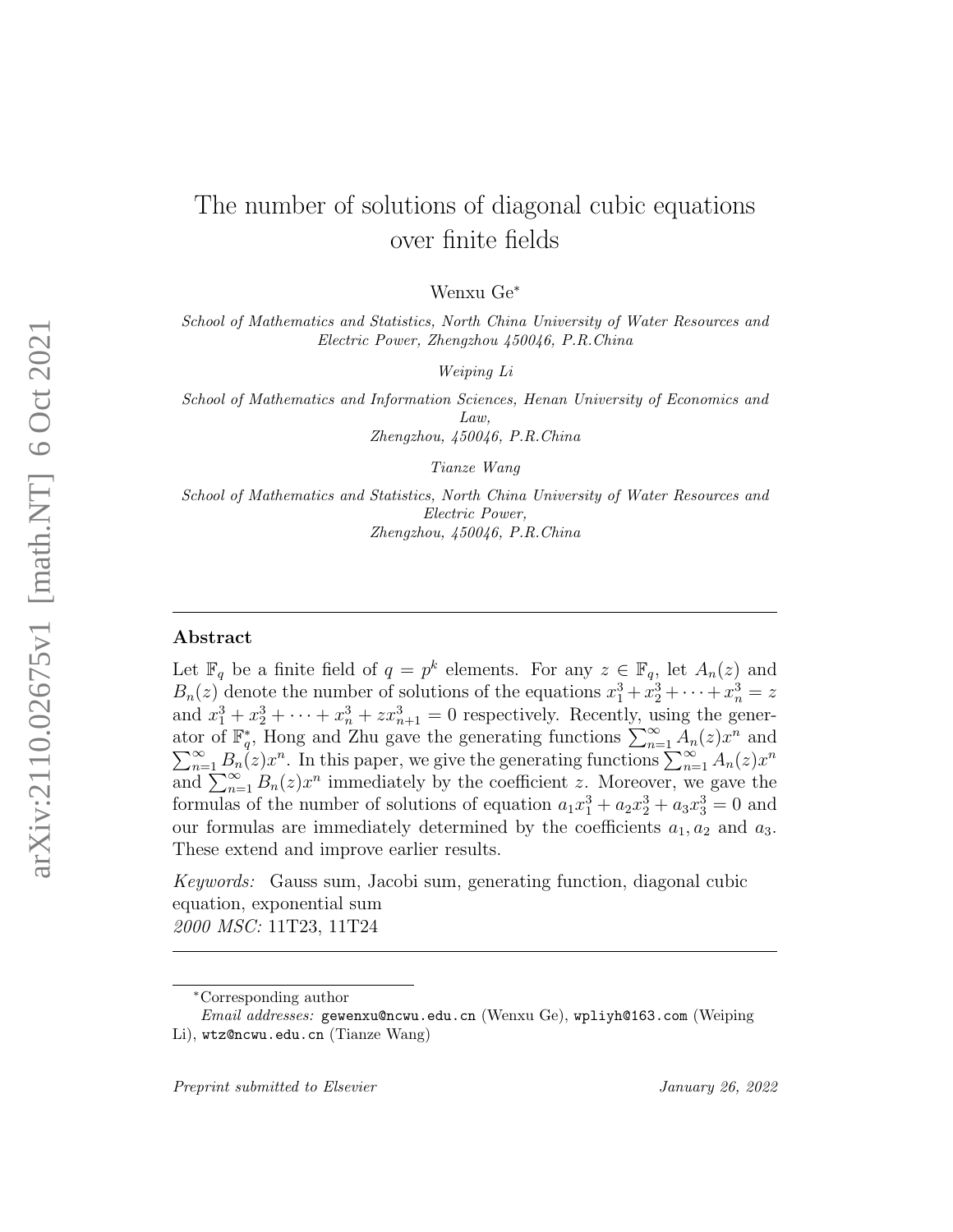#### 1. Introduction

Let  $\mathbb{F}_q$  be a finite field of  $q = p^k$  elements. Let  $\mathbb{F}_q^*$  be the multiplicative group of  $\mathbb{F}_q$ , i.s.  $\mathbb{F}_q^* = \mathbb{F}_q \setminus \{0\}$ . Counting the number of solutions  $(x_1, x_2, \dots, x_n) \in \mathbb{F}_q^n$  of the general diagonal equation

$$
a_1x_1^{d_1} + a_2x_2^{d_2} + \cdots + a_nx_n^{d_n} = b
$$

over  $\mathbb{F}_q$  is an important and fundamental problem in number theory and finite field. The special case where all the  $d_i$  are equal has extensively been studied by many authors (see, for example, [\[6,](#page-17-0) [8,](#page-17-1) [9,](#page-17-2) [11,](#page-17-3) [12,](#page-17-4) [13\]](#page-17-5)).

For any  $z \in \mathbb{F}_q$ , one lets  $A_n(z)$  denote the number of solutions of the following diagonal equation

<span id="page-1-0"></span>
$$
x_1^3 + x_2^3 + \dots + x_n^3 = z
$$

over  $\mathbb{F}_q$ . When  $q = p \equiv 1 \pmod{3}$ , Chowla, Cowles and Cowles [\[2\]](#page-16-0) gave the generating function  $\sum_{n=0}^{\infty} A_n(0)x^n$ . Myerson [\[9\]](#page-17-2) extended the Chowla, Cowles and Cowles's result to finite field  $\mathbb{F}_q$ . He proved the following result.

**Theorem 1.1** ([\[9\]](#page-17-2)). Let  $\mathbb{F}_q$  be a finite field of  $q = p^k$  elements with  $q \equiv$  $1 \pmod{3}$ . Then

$$
\sum_{n=1}^{\infty} A_n(0)x^n = \frac{x}{1-qx} + \frac{(q-1)(2+cx)x^2}{1-3qx^2-qcx^3},
$$

where c is uniquely determined by

$$
4q = c^2 + 27d^2, c \equiv 1 \pmod{3}
$$
 and if  $p \equiv 1 \pmod{3}$ , then  $(c, p) = 1$ . (1.1)

Recently, Hong and Zhu [\[5\]](#page-17-6) consider  $A_n(z)$  in finite field  $\mathbb{F}_q$ , they proved the following result.

**Theorem 1.2** ([\[5\]](#page-17-6)). Let  $z \in \mathbb{F}_q^* = \langle g \rangle$  and  $q = p^k \equiv 1 \pmod{3}$  with k being a positive integer. Then

$$
\sum_{s=1}^{\infty} A_s(z)x^s = \frac{x}{1-qx} + \frac{2x + (c-2)x^2 - cx^3}{1 - 3qx^2 - qcx^3}
$$

if z is cubic, where c is uniquely determined by  $(1.1)$ , and

$$
\sum_{s=1}^{\infty} A_s(z)x^s = \frac{x}{1-qx} - \frac{x + \frac{1}{2}(4+c+9d\delta_z(d))x^2 + cx^3}{1-3qx^2-qcx^3}
$$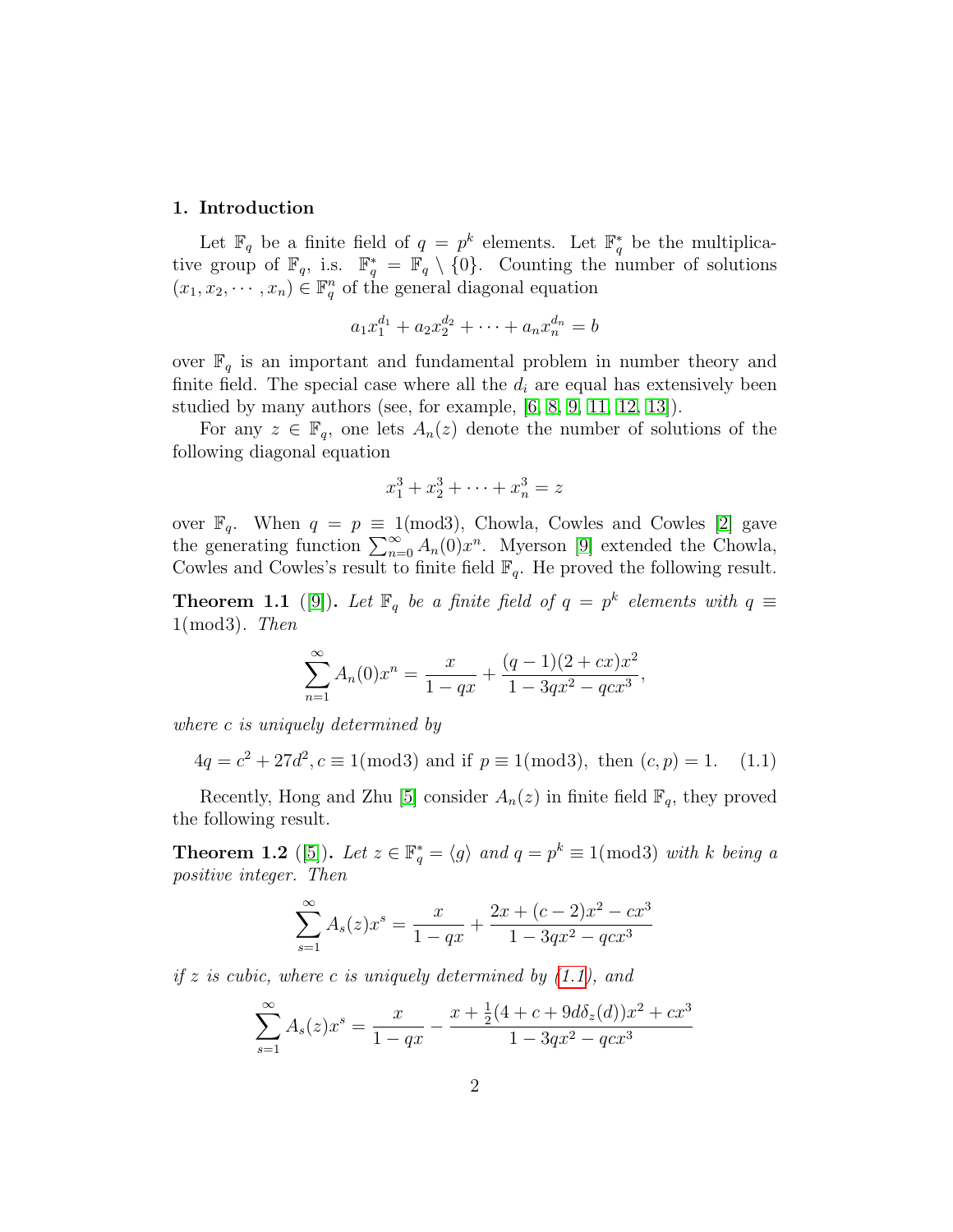if z is non-cubic, where c and d are uniquely determined by  $(1.1)$  with  $d > 0$ and

$$
\delta_z(q) = \begin{cases}\n(-1)^{\langle ind_g(d) \rangle_3} \cdot sgn\left(\text{Im}(r_1 + 3\sqrt{3}r_2 i)^k\right), & \text{if } k \equiv 1 \text{(mod2)}; \\
0, & \text{if } k \equiv 0 \text{(mod2)}.\n\end{cases}
$$
\n(1.2)

where  $r_1$  and  $r_2$  are uniquely determined by

$$
4p = r_1^2 + 27r_2^2, \quad r_1 \equiv 1 \pmod{3}, \quad 9r_2 \equiv (2N_{\mathbb{F}_q/\mathbb{F}_p}(g)^{\frac{p-1}{3}} + 1)r_1 \pmod{p}.
$$

Suppose that  $z \in \mathbb{F}_q^*$  be non-cubic. Let  $B_n(z)$  be the number of solutions of diagonal cubic equation

<span id="page-2-0"></span>
$$
x_1^3 + x_2^3 + \dots + x_n^3 + zx_{n+1}^3 = 0
$$

over  $\mathbb{F}_q$ . In [\[5\]](#page-17-6), Hong and Zhu also consider  $B_n(z)$ . They showed the following result.

**Theorem 1.3** ([\[5\]](#page-17-6)). Let  $z \in \mathbb{F}_q^*$  be non-cubic and  $q = p^k \equiv 1 \pmod{3}$  with k being a positive integer. Then

$$
\sum_{s=1}^{\infty} B_s(z)x^s = \frac{qx}{1-qx} - \frac{(q-1)x + \frac{1}{2}(q-1)(c-9d)x^2}{1-3qx^2-qcx^3},
$$

where c and d are uniquely determined by [\(1.1\)](#page-1-0) with  $d > 0$  and  $\delta_z(q)$  is given as in [\(1.2\)](#page-2-0).

Indeed, The key of these problems is to determine the sign of  $d$ . In Hong and Zhu's results, they use the generator of group  $\mathbb{F}_q^*$  to determine the sign of  $d$ . However, for a large prime  $p$ , it is not easy to find a generator of group  $\mathbb{F}_q^*$ . In this paper, by calculating the Jacobi sum of finite field, we determine the sign of  $d$  immediately by the coefficient  $z$ . We give the following two results.

**Theorem 1.4.** Let  $\mathbb{F}_q$  be a finite field of  $q = p^k$  elements with  $q \equiv 1 \pmod{3}$ . Then

$$
\sum_{n=1}^{\infty} A_n(z)x^n = \frac{x}{1-qx} + \frac{2x + (c-2)x^2 - cx^3}{1 - 3qx^2 - qcx^3}
$$

if z is cubic, and

$$
\sum_{n=1}^{\infty} A_n(z)x^n = \frac{x}{1-qx} - \frac{x + \frac{1}{2}(4+c-9d)x^2 + cx^3}{1-3qx^2-qcx^3}
$$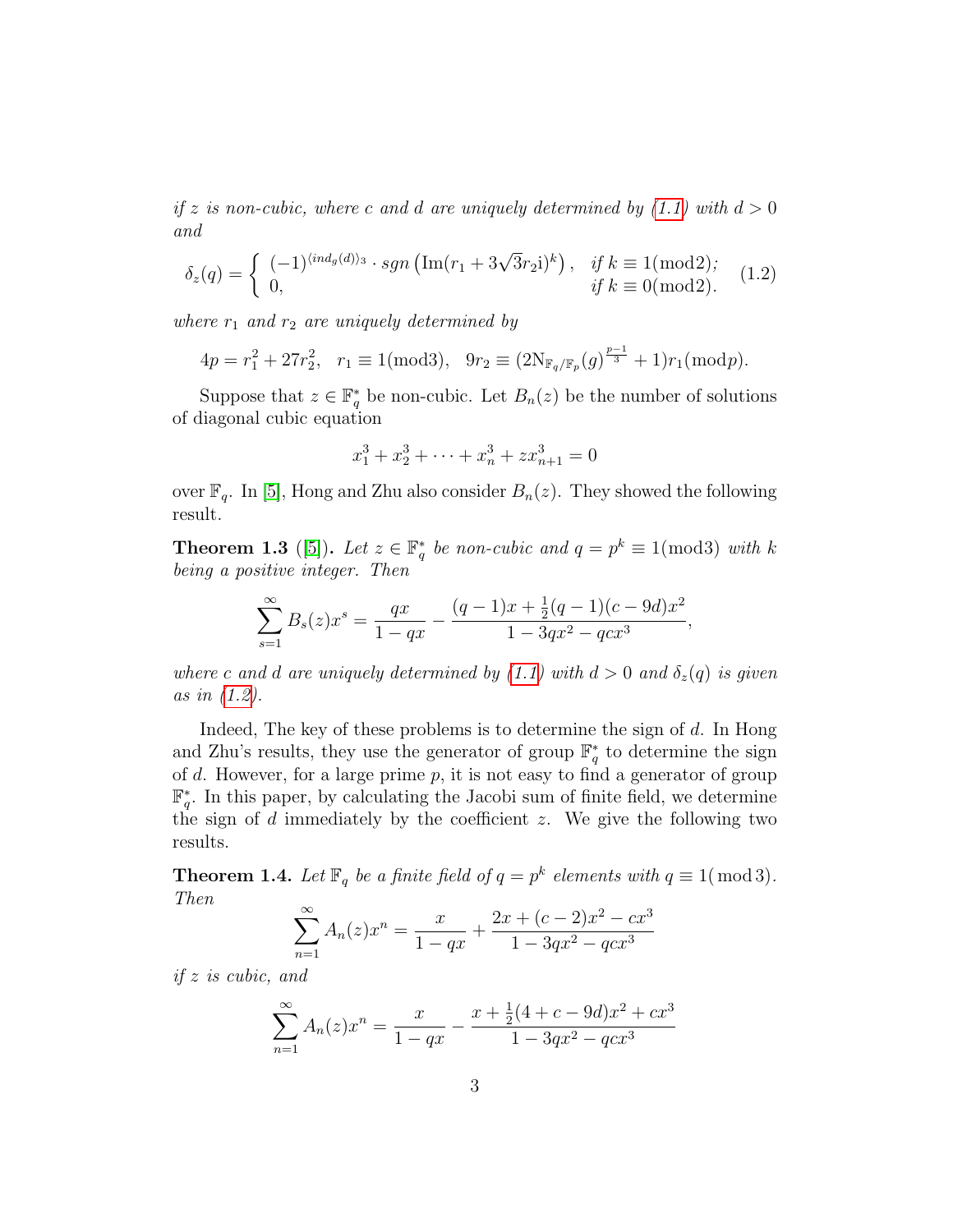if  $z$  is non-cubic, where c and d are uniquely determined by

$$
4q = c2 + 27d2, c \equiv 1(\text{mod}3), (c, p) = 1, 9d \equiv c(2z^{\frac{q-1}{3}} + 1)(\text{mod}p). \tag{1.3}
$$

**Theorem 1.5.** Let  $\mathbb{F}_q$  be a finite field of  $q = p^k$  elements with  $q \equiv 1 \pmod{3}$ and  $z \in \mathbb{F}_q^*$  be non-cubic. Then we have

<span id="page-3-0"></span>
$$
\sum_{n=0}^{\infty} B_n(z)x^n = \frac{1}{1-qx} - \frac{(q-1)x + \frac{1}{2}(q-1)(c-9d)x^2}{1-3qx^2-qcx^3},
$$

where c and d are uniquely determined by [\(1.3\)](#page-3-0).

*Remark* 1.6. When  $q \equiv 2 \pmod{3}$ , it is known that every element is a cube, so  $N_n(z) = q^{n-1}$ . If  $q \equiv 1 \pmod{3}$  with  $p \equiv 2 \pmod{3}$ , then Wolfmann [\[14\]](#page-17-7) gave a formula for  $N_n(z)$ . By Theorem 16 of [\[10\]](#page-17-8), we have

$$
c = \begin{cases} -2p^{k/2}, & \text{if } k \equiv 0 \pmod{4}; \\ 2p^{k/2}, & \text{if } k \equiv 2 \pmod{4}, \end{cases}
$$

and  $d = 0$ . Then for this case, Theorem 1.4 and 1.5 immediately follow from Theorem 1.2 and 1.3. So in the rest of this paper, we focus on the case  $q \equiv 1 \pmod{3}$  with  $p \equiv 1 \pmod{3}$ .

For  $a_1, a_2, a_3 \in \mathbb{F}_q^*$ , let  $M_k(a_1, a_2, a_3)$  be the number of solutions of

$$
a_1x_1^3 + a_2x_2^3 + a_3x_3^3 = 0
$$

over  $\mathbb{F}_q$  and let  $N_k(a_1, a_2, a_3)$  be the number of solutions of

$$
a_1 x_1^3 + a_2 x_2^3 = a_3
$$

over  $\mathbb{F}_q$ . For the case  $q = p \equiv 1 \pmod{3}$ , Chowla, Cowles and Cowles [\[2\]](#page-16-0) showed that  $M_1(1,1,1) = p^2 + c(p-1)$ . As pointed out in [\[3\]](#page-16-1), the following is essentially included in the derivation of the cubic equation of periods by Gauss [\[4\]](#page-16-2): Let a prime  $p \equiv 1 \pmod{3}$  and z be non-cubic in  $\mathbb{F}_p$ . Then one has

$$
M_1(1,1,z) = p^2 + \frac{1}{2}(p-1)(9d-c),
$$

where c and d are uniquely determined by  $(1.1)$  (except for the sign of d).

Chowla, Cowles and Cowles [\[3\]](#page-16-1) determined the sign of d for the case of 2 being non-cubic in  $\mathbb{F}_p$ .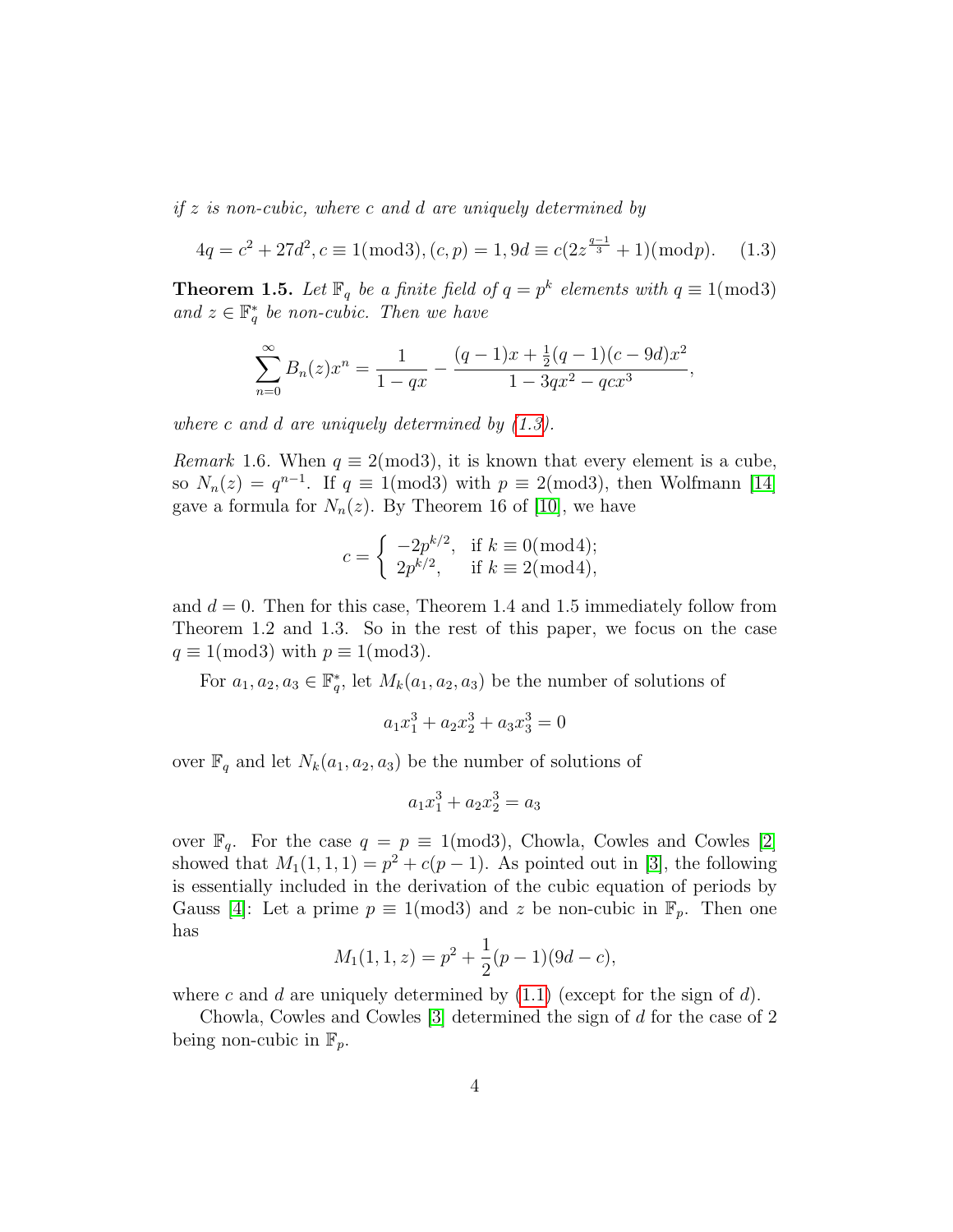**Theorem 1.7** ([\[3\]](#page-16-1)). Let a prime  $p \equiv 1 \pmod{3}$ . If 2 is non-cubic in  $\mathbb{F}_p$ , then for any non-cubic element z, one has

$$
M_1(1,1,z) = p^2 + \frac{1}{2}(p-1)(9d-c),
$$

where c and d are uniquely determined by  $(1.1)$  with

$$
d \equiv c \pmod{4}
$$
 if 4z is cubic

and

$$
d \equiv -c \pmod{4} \quad \text{if } 2z \text{ is cubic.}
$$

In [\[5\]](#page-17-6), Hong and Zhu solved the Gauss sign problem. In fact, they gave the following result.

**Theorem 1.8** ([\[5\]](#page-17-6)). Let  $z \in \mathbb{F}_q^* = \langle g \rangle$  be non-cubic and  $q = p^k \equiv 1 \pmod{3}$ . Then

$$
M_k(1,1,z) = q^2 + \frac{1}{2}(q-1)(-c - 9\delta_z(q)d),
$$

where c and d are uniquely determined by [\(1.1\)](#page-1-0) with  $d > 0$  and  $\delta_z(q)$  is given as in [\(1.2\)](#page-2-0).

In this paper, we consider  $M_k(a_1, a_2, a_3)$ ,  $N_k(a_1, a_2, a_3)$  and determine the sign of d immediately by the coefficients  $a_1, a_2$  and  $a_3$ . We have the following more general results.

**Theorem 1.9.** Let  $\mathbb{F}_q$  be a finite field of  $q = p^k$  elements with the prime  $p \equiv 1 \pmod{3}$ , and  $a_1, a_2, a_3 \in \mathbb{F}_q^*$ . Then

<span id="page-4-0"></span>
$$
M_k(a_1, a_2, a_3) = \begin{cases} q^2 + c(q - 1), & \text{if } a_1 a_2 a_3 \text{ is cubic;} \\ q^2 + \frac{1}{2}(q - 1)(9d - c), & \text{if } a_1 a_2 a_3 \text{ is non-cubic,} \end{cases}
$$

where c and d are uniquely determined by

$$
4q = c2 + 27d2, c \equiv 1(\text{mod}3), (c, p) = 1, 9d \equiv c(2(a_1a_2a_3)^{\frac{q-1}{3}} + 1)(\text{mod}p).
$$
\n(1.4)

**Theorem 1.10.** Let  $\mathbb{F}_q$  be a finite field of  $q = p^k$  elements with the prime  $p \equiv 1 \pmod{3}$ , and  $a_1, a_2, a_3 \in \mathbb{F}_q^*$ .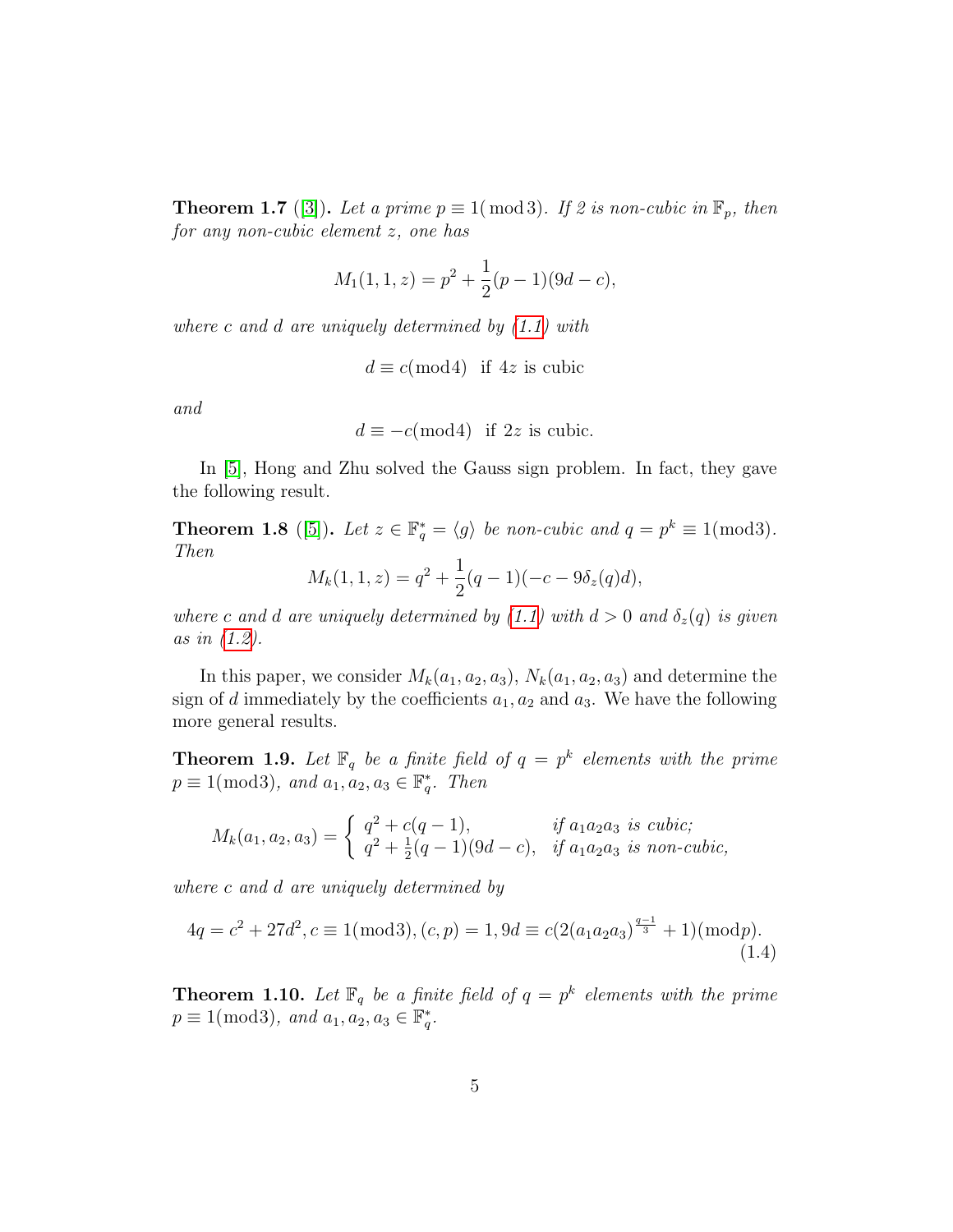(1) For the case of  $a_1a_2a_3$  being cubic, we have

$$
N(a_1, a_2, a_3) = \begin{cases} q-2+c, & \text{if } a_1 a_2^{-1} \text{ is cubic;} \\ q+1+c, & \text{otherwise.} \end{cases}
$$

(2) For the case of  $a_1a_2a_3$  being non-cubic, we have

$$
N(a_1, a_2, a_3) = \begin{cases} q - 2 + \frac{1}{2}(9d - c), & \text{if } a_1 a_2^{-1} \text{ is cubic;} \\ q + 1 + \frac{1}{2}(9d - c), & \text{otherwise,} \end{cases}
$$

where c and d are uniquely determined by  $(1.4)$ .

### 2. Auxiliary Lemmas

**Lemma 2.1** ([\[7\]](#page-17-9)). Let  $\mathbb{F}_q$  be a finite field. Let  $\chi$  be a nontrivial multiplicative character of  $\mathbb{F}_q$  and  $\psi$  be a nontrivial additive character of  $\mathbb{F}_q$ . Then for any  $a \in \mathbb{F}_q$ , we have

$$
\sum_{x \in \mathbb{F}_q^*} \chi(x) = 0, \quad \sum_{x \in \mathbb{F}_q} \psi(ax) = \begin{cases} q, & \text{if } a = 0; \\ 0, & \text{if } a \neq 0. \end{cases}
$$

For any  $a \in \mathbb{F}_q^*$ , we defined the sums

$$
S(a) = \sum_{x \in \mathbb{F}_q} \psi(ax^3)
$$

and

$$
G(\chi, \psi) = \sum_{x \in \mathbb{F}_q^*} \chi(x)\psi(x),
$$

where  $\chi$  is a multiplicative character of  $\mathbb{F}_q$  and  $\psi$  is an additive character of  $\mathbb{F}_q$ . Both  $S(a)$  and  $G(\chi)$  are called Gauss sums.

**Lemma 2.2** ([\[7\]](#page-17-9)). Let  $\chi$  be a nontrivial multiplicative character and  $\psi$  a non-**EXECUTE:**  $\sum_{i=1}^{n} \sum_{j=1}^{n} \sum_{j=1}^{n} \sum_{j=1}^{n} \sum_{j=1}^{n} \sum_{j=1}^{n} \sum_{j=1}^{n} \sum_{j=1}^{n} \sum_{j=1}^{n} \sum_{j=1}^{n} \sum_{j=1}^{n} \sum_{j=1}^{n} \sum_{j=1}^{n} \sum_{j=1}^{n} \sum_{j=1}^{n} \sum_{j=1}^{n} \sum_{j=1}^{n} \sum_{j=1}^{n} \sum_{j=1}^{n} \sum_{j=1}^{n} \sum_{j=1}^{$  $\chi(-1)q$ .

Let  $\mathbb{F}_q$  be the finite extension of  $\mathbb{F}_p$  with  $[\mathbb{F}_q : \mathbb{F}_p] = k$ . Recall that the trace  $\text{Tr}_{\mathbb{F}_q/\mathbb{F}_p}(\alpha)$  and norm  $\text{N}_{\mathbb{F}_q/\mathbb{F}_p}(\alpha)$  of  $\alpha \in \mathbb{F}_q$  over  $\mathbb{F}_p$  are defined by

$$
\mathrm{Tr}_{\mathbb{F}_q/\mathbb{F}_p}(\alpha) = \alpha + \alpha^p + \dots + \alpha^{p^{k-1}}
$$

and

$$
N_{\mathbb{F}_q/\mathbb{F}_p}(\alpha) = \alpha \times \alpha^p \times \cdots \times \alpha^{p^{k-1}} = \alpha^{\frac{q-1}{p-1}}.
$$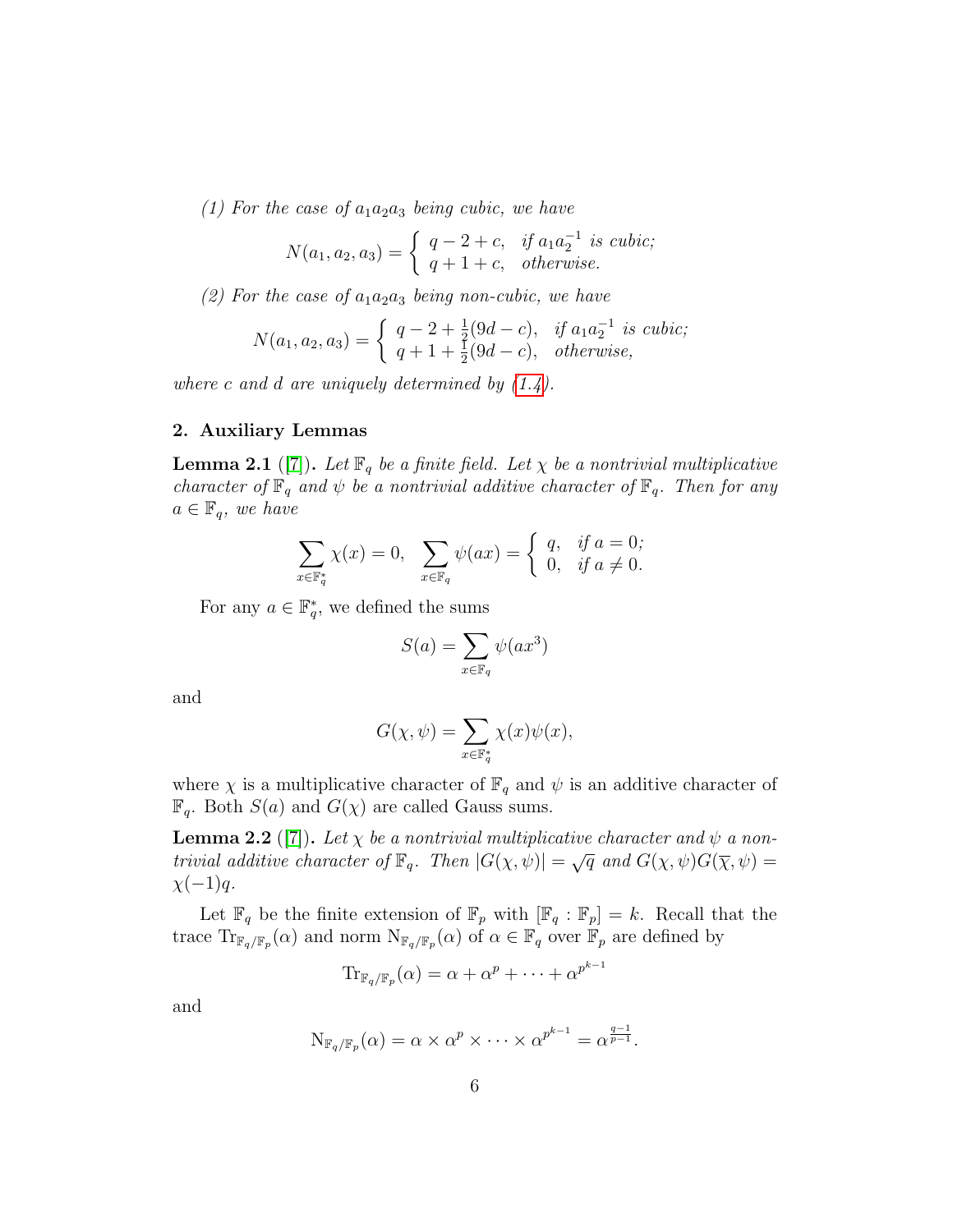**Lemma 2.3** (Hasse-Davenport Theorem [\[7\]](#page-17-9)). Let  $\mathbb{F}_q$  be the finite extension of  $\mathbb{F}_p$  with  $[\mathbb{F}_q : \mathbb{F}_p] = k$ . Let  $\chi'$  be a multiplicative character and  $\psi'$  and additive character of  $\mathbb{F}_p$ , not both of them trivial. Suppose that  $\chi$  and  $\psi$  are the lifts of  $\chi'$  and  $\psi'$  from  $\mathbb{F}_p$  to  $\mathbb{F}_q$ , i.e.  $\chi = \chi' \circ \mathrm{N}_{\mathbb{F}_q/\mathbb{F}_p}$  and  $\psi = \psi' \circ \mathrm{Tr}_{\mathbb{F}_q/\mathbb{F}_p}$ . Then

$$
G(\chi, \psi) = (-1)^{k-1} G^{k}(\chi', \psi').
$$

**Lemma 2.4** ([\[7\]](#page-17-9)). Let  $\mathbb{F}_q$  be the finite extension of  $\mathbb{F}_p$ . Then a multiplicative character  $\chi$  of  $\mathbb{F}_q$  can be lifted by a multiplicative character  $\chi'$  of  $\mathbb{F}_p$  if and only if  $\chi^{p-1}$  is trivial.

Let  $\chi_1, \chi_2, \cdots, \chi_s$  be nontrivial multiplicative characters of  $\mathbb{F}_q$ . The Jacobi sum in  $\mathbb{F}_q$  is defined by

$$
J(\chi_1,\chi_2,\cdots,\chi_s)=\sum_{(x_1,x_2,\cdots,x_s)\in \mathbb{F}_q^s\atop x_1+x_2+\cdots+x_s=1}\chi_1(x_1)\chi_2(x_2)\cdots\chi_s(x_s).
$$

The following gives a relation between Gauss sun and Jacobi sum.

**Lemma 2.5** ([\[7\]](#page-17-9)). Let  $\chi_1, \chi_2, \cdots, \chi_s$  be nontrivial multiplicative characters of  $\mathbb{F}_q$  with the product  $\chi_1\chi_2\cdots\chi_s$  is nontrivial. Let  $\psi$  be a nontrivial additive character of  $\mathbb{F}_q$ . Then

$$
J(\chi_1, \chi_2, \cdots, \chi_s) = \frac{G(\chi_1, \psi) \cdots G(\chi_s, \psi)}{G(\chi_1 \cdots \chi_s, \psi)}.
$$

**Lemma 2.6** ([\[10\]](#page-17-8)). Let  $\mathbb{F}_q$  be the finite field of  $q = p^k$  elements with the prime  $p \equiv 1 \pmod{3}$ , and z is non-cubic in  $\mathbb{F}_q^*$ , Then  $S(1), S(z)$  and  $S(z^2)$ are the roots of the cubic equation

$$
x^3 - 3qx - qc = 0,
$$

where c is uniquely determined by

$$
4p = c^2 + 27d^2
$$
,  $c \equiv 1 \pmod{3}$ ,  $(p, c) = 1$ .

**Lemma 2.7** (Theorem 3.1.3 of [\[1\]](#page-16-3)). Let  $p \equiv 1 \pmod{3}$  and  $\chi'$  be a multiplicative character of order 3 over  $\mathbb{F}_p$ . Then

$$
J(\chi',\chi') = \frac{c_0 + 3\sqrt{3}d_0i}{2},
$$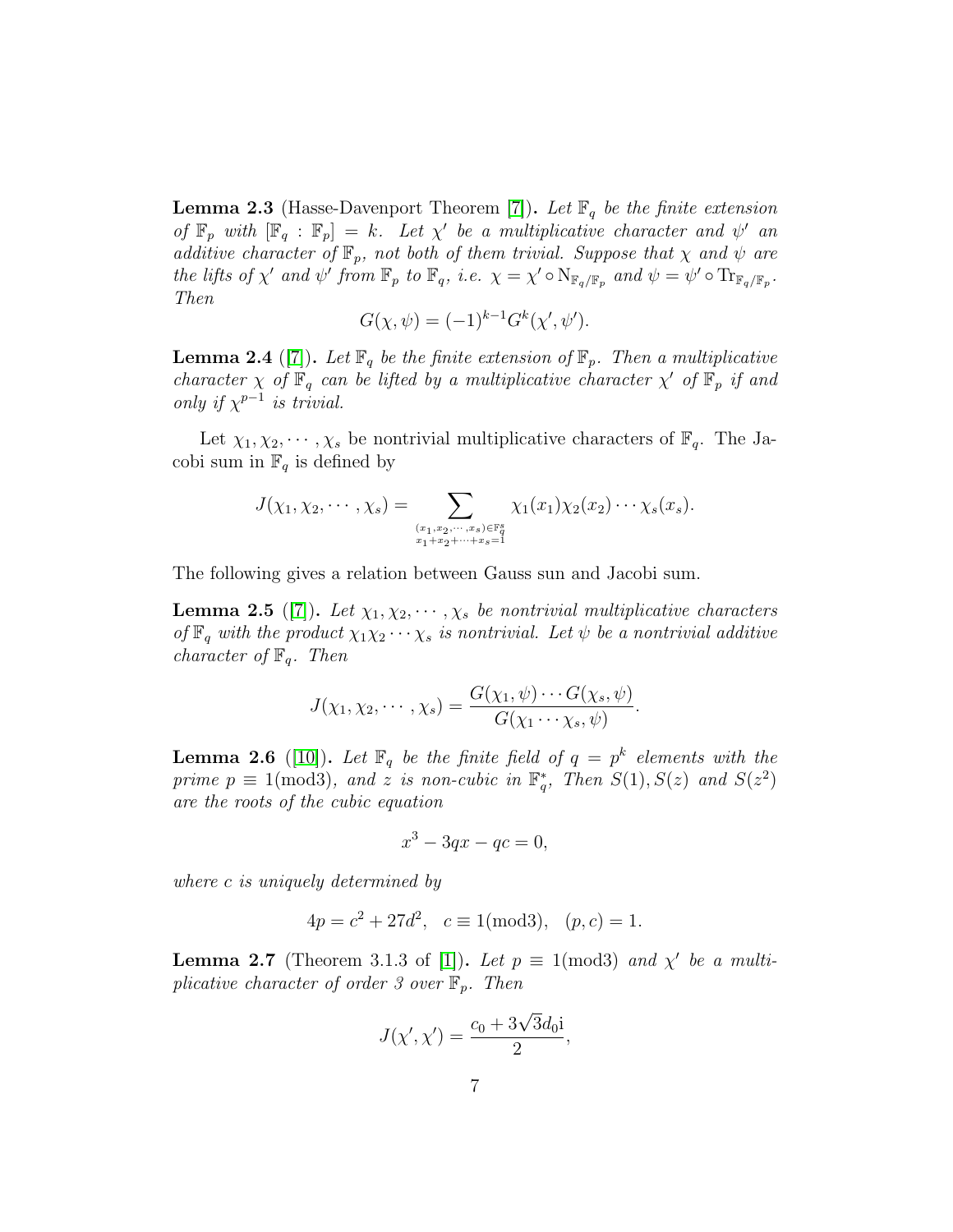where  $c_0$  and  $d_0$  are uniquely determined by

$$
4p = c_0^2 + 27d_0^2, \quad c_0 \equiv 1 \pmod{3}, \quad 9d_0 \equiv c_0(2g^{\frac{p-1}{3}} + 1) \pmod{p}
$$

with g being the generator of the multiplicative group  $\mathbb{F}_p^*$  of non-zero residues  $(\bmod p)$  such that  $\chi'(g) = \frac{-1+\sqrt{3}i}{2}$  $\frac{+\sqrt{3}i}{2}$ .

In the rest of this paper, we let  $\chi$  be a multiplicative character of order 3 of  $\mathbb{F}_q$  and  $\psi$  be the canonical additive character which is defined by

$$
\psi(x) = e^{2\pi i \text{Tr}_{\mathbb{F}_q/\mathbb{F}_p}(x)/p}.
$$

We denote  $\overline{\chi}$  the conjugate character of  $\chi$ . For convenience, we let  $G(\chi) :=$  $G(\chi, \psi)$ . By Lemma 2.2, we have  $G(\chi)G(\overline{\chi}) = \chi(-1)q = q$  and  $|G(\chi)| =$  $|G(\overline{\chi})| = \sqrt{q}$ . We have the following three results for the Gauss sums of order 3.

**Lemma 2.8.** Let  $\mathbb{F}_q$  be the finite field of  $q = p^k$  elements with the prime  $p \equiv 1 \pmod{3}$ . If z is non-cubic in  $\mathbb{F}_q^*$ , then there is a unique multiplicative character  $\chi$  of order 3 over  $\mathbb{F}_q$  such that

$$
\chi(z) = \omega, \quad J(\chi, \chi) = \frac{c + 3\sqrt{3}d\mathbf{i}}{2}, \quad G^3(\chi) = q \cdot \frac{c + 3\sqrt{3}d\mathbf{i}}{2},
$$

where  $\omega = \frac{-1 + \sqrt{3}i}{2}$  $\frac{1+\sqrt{31}}{2}$ , c and d are uniquely determined by

$$
4q = c2 + 27d2, c \equiv 1(\text{mod}3), (c, p) = 1, 9d \equiv c(2z^{\frac{q-1}{3}} + 1)(\text{mod}p).
$$

*Proof.* Let g' be a generator of the multiplicative group  $\mathbb{F}_q^*$ . Note that z is non-cubic. So we have  $\text{ind}_{g'}z \equiv \pm 1 \pmod{3}$ . If  $\text{ind}_{g'}z \equiv 1 \pmod{3}$ , we take  $g = g'$ ; If  $\text{ind}_{g'} z \equiv -1 \pmod{3}$ , we take  $g = (g')^{-1}$ . Hence g also a generator of the group  $\mathbb{F}_q^*$  and  $\text{ind}_g z \equiv 1 \pmod{3}$ . Thus we have

<span id="page-7-0"></span>
$$
z^{\frac{q-1}{3}} = (g^{\text{ind}_g z})^{\frac{q-1}{3}} = g^{\frac{q-1}{3} \text{ind}_g z} = g^{\frac{q-1}{3}}.
$$
 (2.1)

We take the multiplicative character  $\chi(\cdot) = e \left( \frac{\text{ind}_g(\cdot)}{3} \right)$  $\left(\frac{a}{3}(\cdot)\right)$ . Obviously, we have

$$
\chi(z) = e\left(\frac{\text{ind}_g z}{3}\right) = \chi(g) = e\left(\frac{1}{3}\right) = \omega.
$$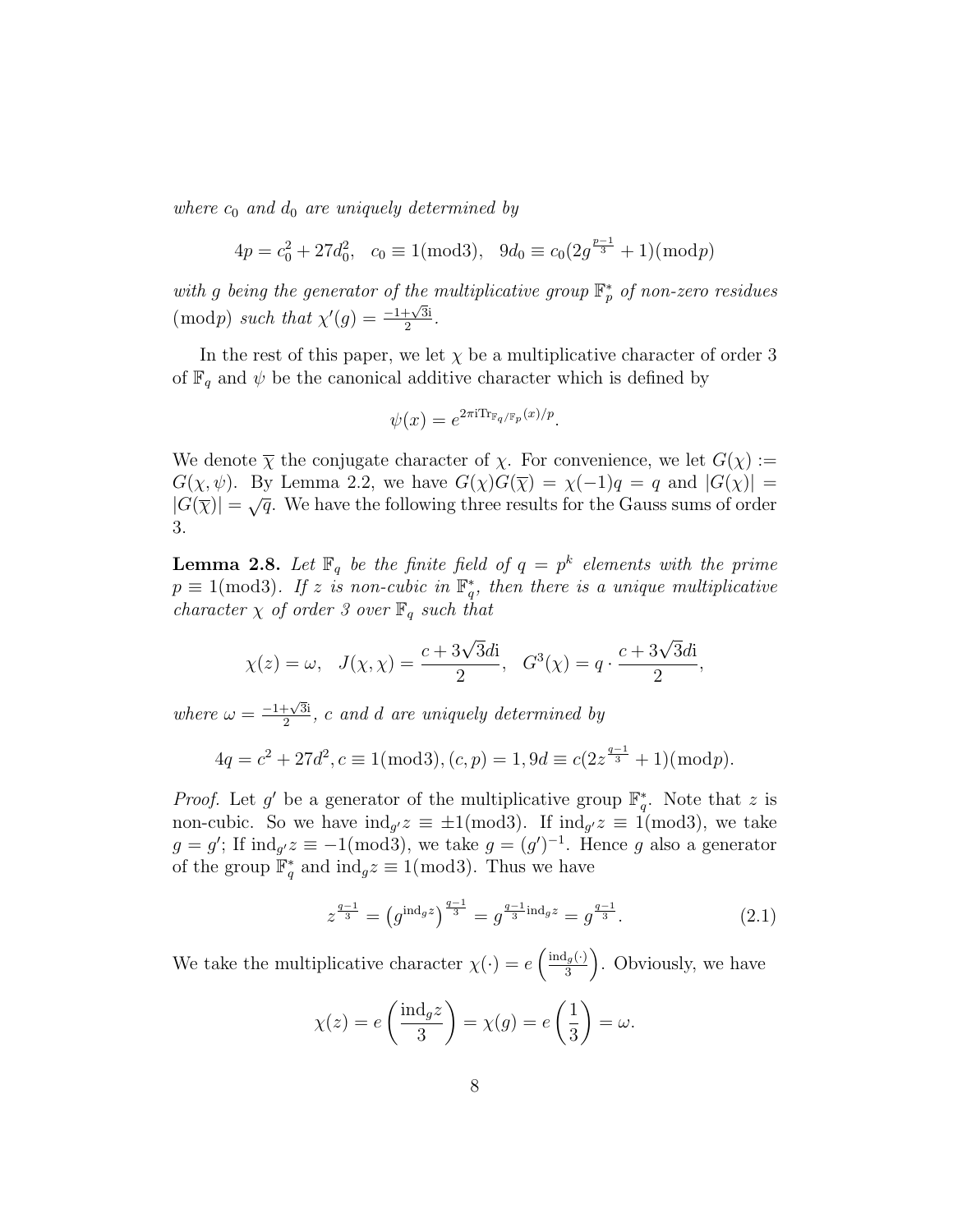Since  $p \equiv 1 \pmod{3}$ , then  $\chi^{p-1}$  is trivial. By Lemma 2.4, the cubic multiplicative character  $\chi$  can be lifted by a cubic multiplicative character  $\chi'$  of  $\mathbb{F}_p^*$ . It is easy to see that  $N_{\mathbb{F}_q/\mathbb{F}_p}(g) = g^{\frac{q-1}{p-1}}$  is a generator of  $\mathbb{F}_p^*$  and

$$
\chi(g) = \chi'(\mathrm{N}_{\mathbb{F}_q/\mathbb{F}_p}(g)) = \omega.
$$

By Lemma 2.7, we have

<span id="page-8-0"></span>
$$
J(\chi',\chi') = \frac{c_0 + 3\sqrt{3}d_0i}{2},
$$

where  $c_0$  and  $d_0$  are uniquely determined by

$$
4p = c_0^2 + 27d_0^2, \quad c_0 \equiv 1 \pmod{3}, \quad 9d_0 \equiv c_0 \left( 2(N_{\mathbb{F}_q/\mathbb{F}_p}(g))^\frac{p-1}{3} + 1 \right) \pmod{p}.
$$

By the Davenport-Hasse Theorem (Lemma 2.3) and Lemma 2.5, we have

$$
J(\chi, \chi) = (-1)^{k-1} J^k(\chi', \chi')
$$
  
=  $(-1)^{k-1} \left( \frac{c_0 + 3\sqrt{3}d_0 i}{2} \right)^k := \frac{c + 3\sqrt{3}di}{2}.$  (2.2)

So we have  $4q = 4p^k = c^2 + 27d^2$  and

$$
c = 2 \cdot (-1)^{k-1} \text{Re} \left( \frac{c_0 + 3\sqrt{3}d_0 i}{2} \right)^k = 2 \cdot (-1)^{k-1} \text{Re} \left( \frac{c_0 + 3d_0}{2} + 3d_0 \omega \right)^k
$$
  

$$
\equiv (-1)^k \left( \frac{c_0 + 3d_0}{2} \right)^k \equiv c_0^k \equiv 1 \pmod{3}.
$$

Let  $K = \mathbb{Q}(\omega)$ . Note that  $p \equiv 1 \pmod{3}$ . By the prime ideal decomposition of cubic cyclotomic field  $K = \mathbb{Q}(\omega)$ , we have

<span id="page-8-1"></span>
$$
pO_K = \left(\frac{c_0 + 3\sqrt{3}d_0i}{2}\right)O_K \cdot \left(\frac{c_0 - 3\sqrt{3}d_0i}{2}\right)O_K := P_1P_2. \tag{2.3}
$$

Thus in  $K = \mathbb{Q}(\omega)$ , we have the unique decomposition

$$
q = \left(\frac{c + 3\sqrt{3}d\mathbf{i}}{2}\right) \cdot \left(\frac{c - 3\sqrt{3}d\mathbf{i}}{2}\right) = \left(\frac{c_0 + 3\sqrt{3}d_0\mathbf{i}}{2}\right)^k \cdot \left(\frac{c_0 - 3\sqrt{3}d_0\mathbf{i}}{2}\right)^k.
$$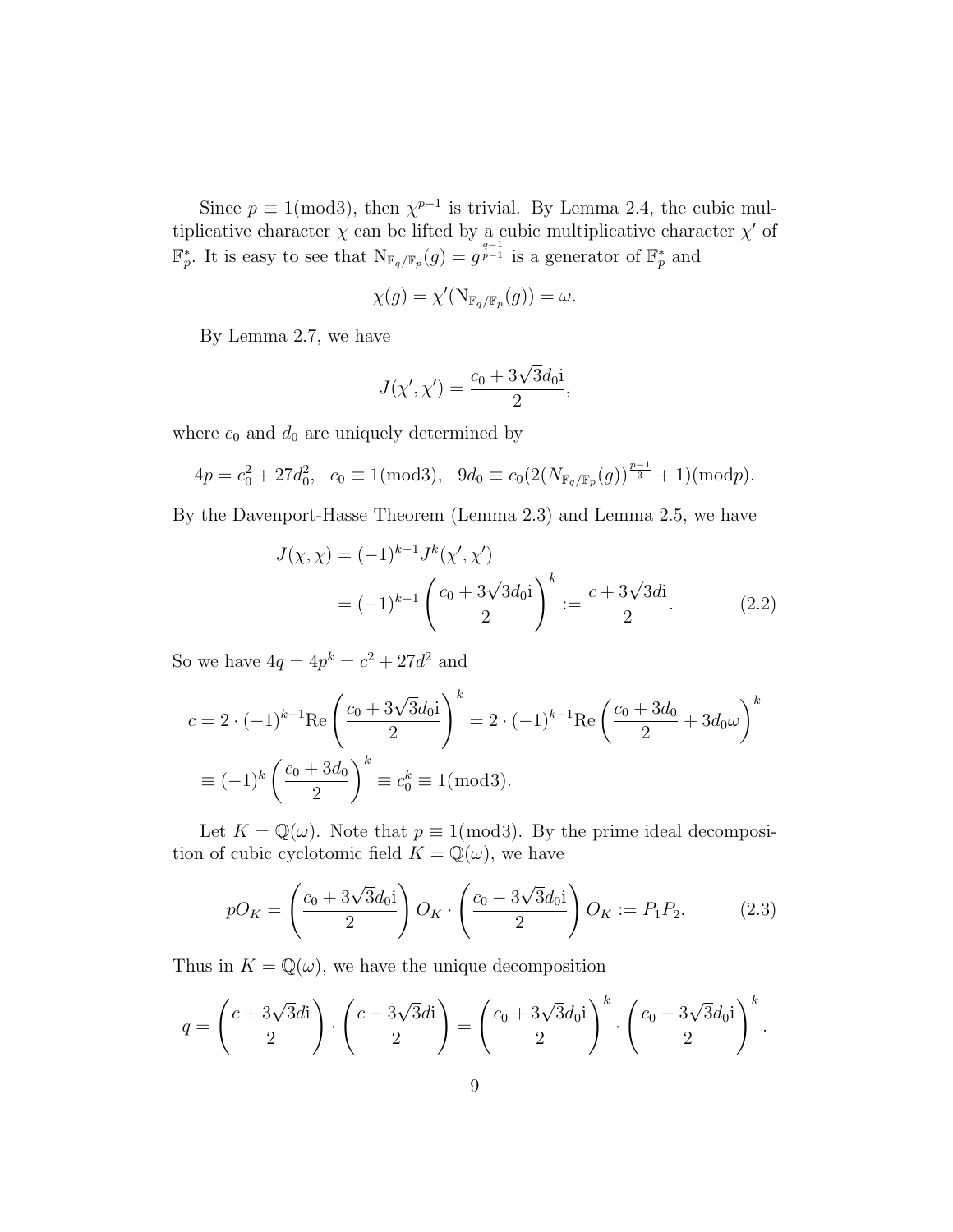Then c is uniquely determined by  $4q = c^2 + 27d^2, c \equiv 1 \pmod{3}, (c, p) = 1.$ 

Now we begin to determine the sign of d. Note that  $O_K/P_j$  is isomorphic to  $\mathbb{F}_p$  for  $j = 1, 2$  and  $N_{\mathbb{F}_q/\mathbb{F}_p}(g) + P_j$  is a generator of  $(O_K/P_j)^*$ .  $\left(N_{\mathbb{F}_q/\mathbb{F}_p}(g)\right)^{\frac{p-1}{3}}+P_j$  is a cubic root of unity in  $O_K/P_j$ . Then there is one of the prime ideals  $P_1$  and  $P_2$  (rewrite it as P), satisfying

$$
\left(N_{\mathbb{F}_q/\mathbb{F}_p}(g)\right)^{\frac{p-1}{3}} \equiv \omega(\bmod P).
$$

Thus we have

<span id="page-9-0"></span>
$$
g^{\frac{q-1}{3}} \equiv \omega(\bmod P). \tag{2.4}
$$

Define the multiplicative character  $\chi_P$  on  $(O_K/P)^*$  by

$$
\chi_P(N_{\mathbb{F}_q/\mathbb{F}_p}(g) + P) = \omega.
$$

Thus we view  $\chi'$  as the character  $\chi_P$  on the finite field  $O_K/P$  by identifying the generator

$$
\chi'(N_{{\mathbb F}_q/{\mathbb F}_p}(g))=\chi_P(N_{{\mathbb F}_q/{\mathbb F}_p}(g)+P)=\omega.
$$

Then we have  $J(\chi', \chi') = J(\chi_P, \chi_P)$ . By Theorem 2.1.14 of [\[1\]](#page-16-3), we have  $J(\chi_P, \chi_P) \equiv 0 \pmod{P}$ . Thus we have

$$
J(\chi',\chi')\equiv 0(\bmod P).
$$

So by  $(2.2)$ , we have

$$
J(\chi, \chi) = \frac{c + 3\sqrt{3}d\mathbf{i}}{2} = \frac{c + 3d(2\omega + 1)}{2} \equiv 0(\text{mod } P)
$$

Then  $3d(2\omega + 1) \equiv -c(\text{mod } P)$ . Multiplying  $-(2\omega + 1)$ , by [\(2.4\)](#page-9-0), we have

$$
9d \equiv -3d(2\omega + 1)^2 \equiv c(2\omega + 1) \equiv c(2g^{\frac{q-1}{3}} + 1)(\text{mod } P).
$$

Hence by  $(2.1)$  and  $(2.3)$ , we have

$$
9d \equiv c(2g^{\frac{q-1}{3}} + 1) \equiv c(2z^{\frac{q-1}{3}} + 1) \pmod{p}.
$$

Since  $\chi$  is a multiplicative character of order 3, by Lemma 2.5, we have

$$
G^{3}(\chi) = J(\chi, \chi)G(\chi^{2})G(\chi) = J(\chi, \chi)G(\overline{\chi})G(\chi) = qJ(\chi, \chi).
$$

This completes the proof of Lemma 2.8.

 $\Box$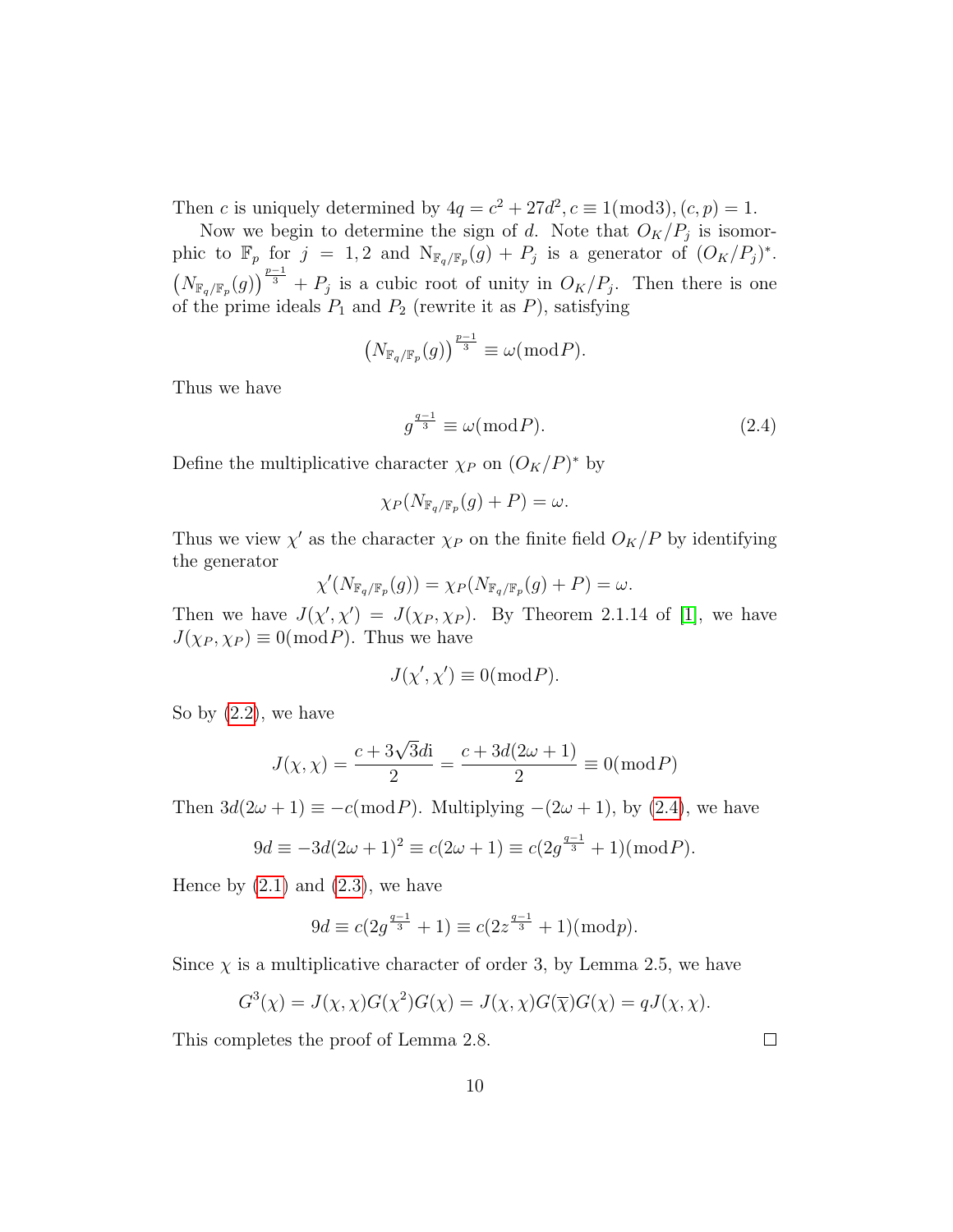**Lemma 2.9.** Let  $\chi$  be a multiplicative character of order 3 of  $\mathbb{F}_q$ . Then for any  $a \in \mathbb{F}_q^*$ , we have

$$
S(a) = \overline{\chi}(a)G(\chi) + \chi(a)G(\overline{\chi}).
$$
\n(2.5)

<span id="page-10-0"></span> $\Box$ 

*Proof.* Note that  $\chi$  be the multiplicative character of order 3. Then we have

$$
1 + \chi(k) + \overline{\chi}(k) = \begin{cases} 3, & \text{if } k \text{ is cubic;} \\ 0, & \text{if } k \text{ is non-cubic.} \end{cases}
$$

Thus for any  $a \in \mathbb{F}_q^*$ , we have

$$
S(a) = \sum_{k \in \mathbb{F}_q^*} \psi(ak^3) = 1 + \sum_{k \in \mathbb{F}_q^*} (1 + \chi(k) + \overline{\chi}(k))\psi(ak)
$$
  

$$
= 1 + \sum_{k \in \mathbb{F}_q^*} \psi(ak) + \sum_{k \in \mathbb{F}_q^*} \chi(k)\psi(ak) + \sum_{k \in \mathbb{F}_q^*} \overline{\chi}(k)\psi(ak)
$$
  

$$
= \overline{\chi}(a) \sum_{k \in \mathbb{F}_q^*} \chi(ak)\psi(ak) + \chi(a) \sum_{k \in \mathbb{F}_q^*} \overline{\chi}(ak)\psi(ak)
$$
  

$$
= \overline{\chi}(a)G(\chi) + \chi(a)G(\overline{\chi}).
$$

**Lemma 2.10.** Let  $\mathbb{F}_q$  be the finite field of  $q = p^k$  elements with the prime  $p \equiv 1 \pmod{3}$ . If z is non-cubic in  $\mathbb{F}_q^*$ , then

$$
S(1)2S(z) + S(z)2S(z2) + S(z2)2S(1) = \frac{3}{2}q(9d - c),
$$

where c and d are uniquely determined by  $(1.3)$ .

*Proof.* Since  $p \equiv 1 \pmod{3}$ , the non-zero cubic elements form a multiplicative subgroup H of order  $\frac{1}{3}(q-1)$  and index 3 which partitions  $\mathbb{F}_q^*$  into three cosets H, zH and  $z^2H$ . Then for any  $a \in z^jH$ , we have  $S(a) = S(z^j)$  and  $S(az) = S(z^{j+1})$ . Thus we have

$$
\sum_{a \in \mathbb{F}_q^*} S(a)^2 S(az) = \sum_{a \in H} S(a)^2 S(az) + \sum_{a \in zH} S(a)^2 S(az) + \sum_{a \in zH} S(a)^2 S(az)
$$

$$
= \frac{1}{3} (q-1) \left( S(1)^2 S(z) + S(z)^2 S(z^2) + S(z^2)^2 S(1) \right). \tag{2.6}
$$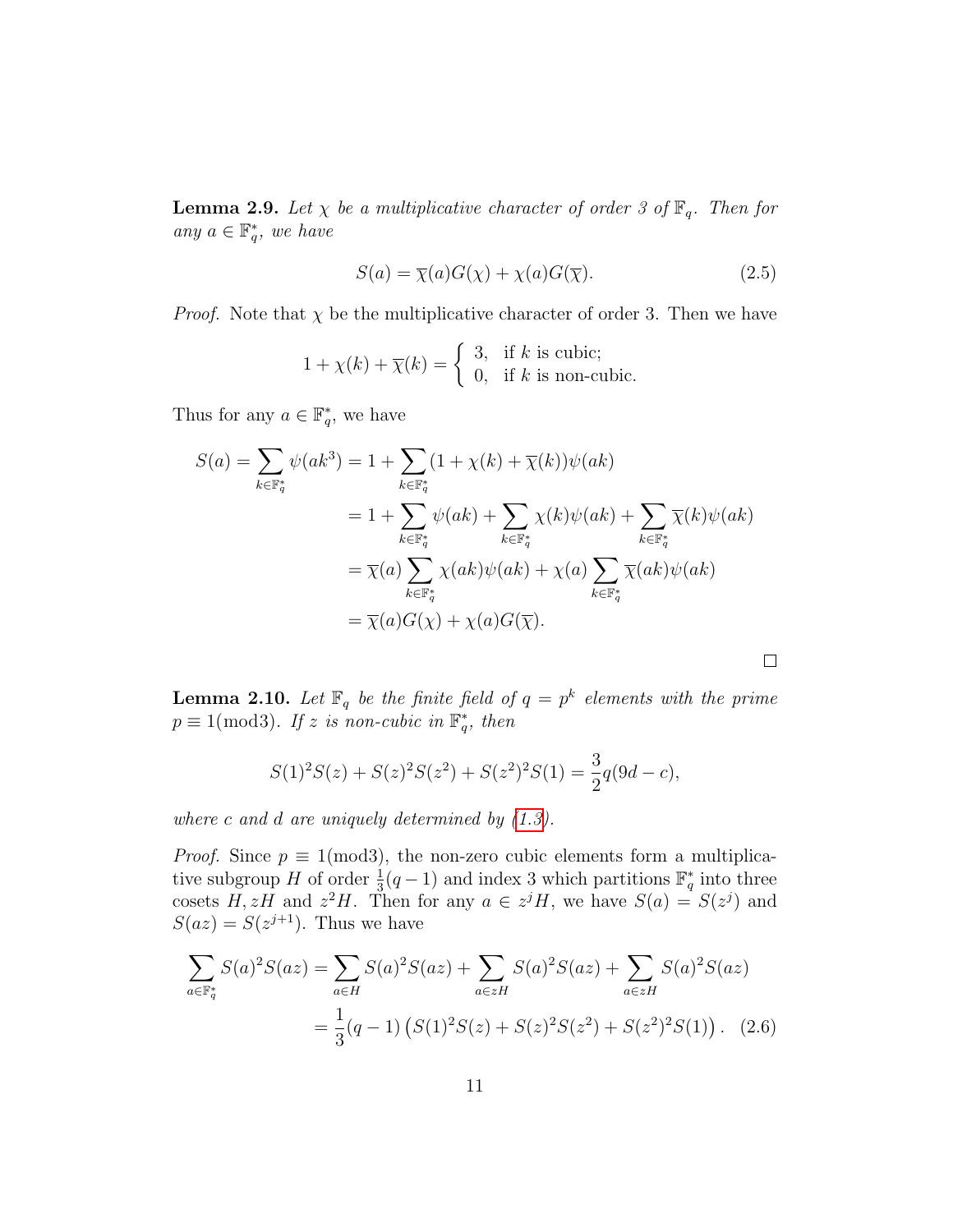On the other hand, by Lemma 2.8, there is a unique multiplicative character  $\chi$  of order 3 over  $\mathbb{F}_q$  such that

$$
\chi(z) = \frac{-1 + \sqrt{3}i}{2}
$$
,  $G^3(\chi) = q \cdot \frac{c + 3\sqrt{3}di}{2}$ ,

where  $c$  and  $d$  are uniquely determined by  $(1.3)$ . By Lemmas 2.1 and 2.9, we have

$$
\sum_{a \in \mathbb{F}_q^*} S(a)^2 S(az)
$$
\n
$$
= \sum_{a \in \mathbb{F}_q^*} (\overline{\chi}(a)G(\chi) + \chi(a)G(\overline{\chi}))^2 (\overline{\chi}(az)G(\chi) + \chi(az)G(\overline{\chi}))
$$
\n
$$
= (q-1) (\overline{\chi}(z)G^3(\chi) + \chi(z)G^3(\overline{\chi}))
$$
\n
$$
= q(q-1) \left( \frac{-1 - \sqrt{3}i}{2} \cdot \frac{c + 3\sqrt{3}di}{2} + \frac{-1 + \sqrt{3}i}{2} \cdot \frac{c - 3\sqrt{3}di}{2} \right)
$$
\n
$$
= \frac{1}{2}q(q-1)(9d-c).
$$
\n(2.7)

Then Lemma 2.10 immediately follows from [\(2.6\)](#page-10-0) and [\(2.7\)](#page-11-0).

<span id="page-11-0"></span> $\Box$ 

## 3. Proofs of Theorems 1.4 and 1.5

In this section, we prove Theorem 1.4 and 1.5. First, we begin with the proof of Theorem 1.5.

Proof of Theorem 1.5. By Remark 1.6, we only need to consider the case  $q \equiv 1 \pmod{3}$  with  $p \equiv 1 \pmod{3}$ . By Lemma 2.1, we have

$$
B_n(z) = \frac{1}{q} \sum_{a \in \mathbb{F}_q} \sum_{(x_1, x_2, \dots, x_{n+1}) \in \mathbb{F}_q^{s+1}} \psi\left(a(x_1^3 + \dots + x_n^3 + zx_{n+1}^3)\right)
$$
  
=  $q^n + \frac{1}{q} \sum_{a \in \mathbb{F}_q^*} (S(a))^n S(az).$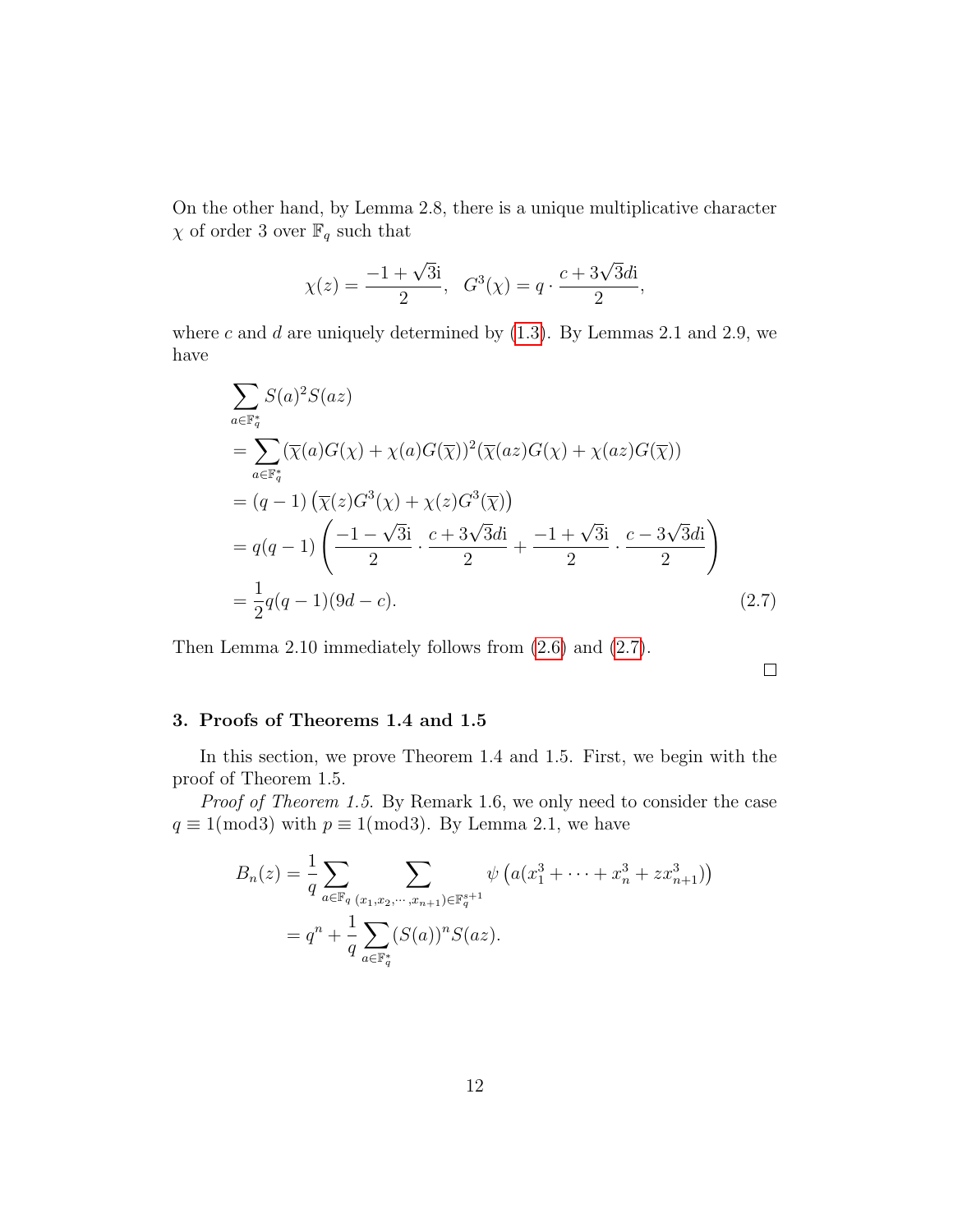Then

$$
\sum_{n=0}^{\infty} B_n(z) x^n = \sum_{n=0}^{\infty} q^n x^n + \frac{1}{q} \sum_{a \in \mathbb{F}_q^*} S(az) \sum_{n=0}^{\infty} (S(a))^n x^n
$$

$$
= \frac{1}{1 - qx} + \frac{1}{q} \sum_{a \in \mathbb{F}_q^*} \frac{S(az)}{1 - S(a)x}.
$$

Since  $p \equiv 1 \pmod{3}$ , the non-zero cubic elements form a multiplicative subgroup H of order  $\frac{1}{3}(q-1)$  and index 3. Then by the proof of Lemma 2.10, we have

$$
\sum_{n=0}^{\infty} B_n(z) x^n
$$
\n
$$
= \frac{1}{1-qx} + \frac{1}{q} \left( \sum_{a \in H} \frac{S(a z)}{1 - S(a) x} + \sum_{a \in zH} \frac{S(a z)}{1 - S(a) x} + \sum_{a \in zH} \frac{S(a z)}{1 - S(a) x} \right)
$$
\n
$$
= \frac{1}{1-qx} + \frac{q-1}{3q} \left( \frac{S(z)}{1 - S(1)x} + \frac{S(z^2)}{1 - S(z)x} + \frac{S(1)}{1 - S(z^2)x} \right)
$$
\n
$$
= \frac{1}{1-qx} + \frac{q-1}{3q} \cdot \frac{\alpha - (\alpha^2 - \beta)x + \gamma x^2}{1 - \alpha x + \beta x^2 - \delta x^3},
$$

Where  $\alpha = S(1) + S(z) + S(z^2)$ ,  $\beta = S(1)S(z) + S(z)S(z^2) + S(z^2)S(1)$ ,  $\gamma = S(1)^2 S(z) + S(z)^2 S(z^2) + S(z^2)^2 S(1)$  and  $\delta = S(1) S(z) S(z^2)$ . By Lemmas 2.6 and 2.10, we have

$$
\alpha = 0, \beta = -3q, \gamma = \frac{3}{2}q(9d - c), \delta = qc.
$$

Thus we have

$$
\sum_{n=0}^{\infty} B_n(z)x^n = \frac{1}{1-qx} + \frac{q-1}{3q} \cdot \frac{-3qx + \frac{3}{2}q(9d-c)x^2}{1-3qx^2-qcx^3}
$$

$$
= \frac{1}{1-qx} - \frac{(q-1)x + \frac{1}{2}(q-1)(c-9d)x^2}{1-3qx^2-qcx^3}.
$$

This completes the proof of the Theorem 1.5.

Proof of Theorem 1.4. By the proof of Theorem 1.3 in [\[5\]](#page-17-6), it is easy to see that

$$
B_n(z) = A_n(0) + (q-1)A_n(z).
$$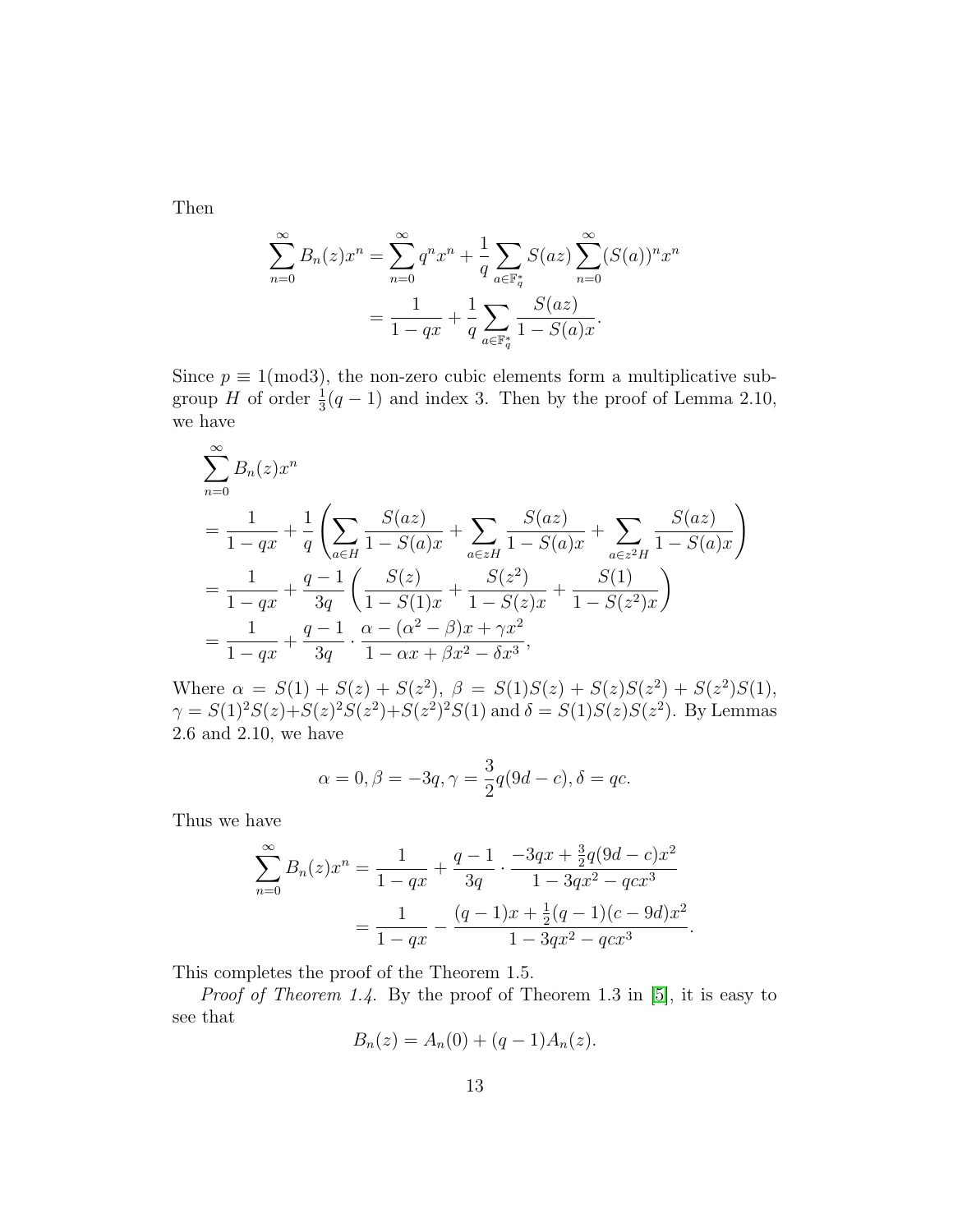Thus we have

$$
A_n(z) = \frac{1}{(q-1)} (B_n(z) - A_n(0)).
$$

If  $z$  is non-cubic, then by Theorems 1.1 and 1.5, we have

$$
\sum_{n=1}^{\infty} A_n(z) x^n = \frac{1}{(q-1)} \left( \sum_{n=1}^{\infty} B_n(z) x^n - \sum_{n=1}^{\infty} A_n(0) x^n \right)
$$
  
= 
$$
\frac{1}{(q-1)} \left( \frac{1}{1-qx} - \frac{(q-1)x + \frac{1}{2}(q-1)(c-9d)x^2}{1-3qx^2-qcx^3} - B_0(z) \right)
$$
  
- 
$$
\frac{1}{(q-1)} \left( \frac{x}{1-qx} + \frac{(q-1)(2+cx)x^2}{1-3qx^2-qcx^3} \right)
$$
  
= 
$$
\frac{x}{1-qx} - \frac{x + \frac{1}{2}(4+c-9d)x^2+cx^3}{1-3qx^2-qcx^3}.
$$

If z is cubic, we have  $B_n(z) = A_{n+1}(0)$ . By Theorem 1.1, we have

$$
\sum_{n=1}^{\infty} A_n(z) x^n = \frac{1}{(q-1)} \left( \sum_{n=1}^{\infty} A_{n+1}(0) x^n - \sum_{n=1}^{\infty} A_n(0) x^n \right)
$$
  
= 
$$
\frac{1}{(q-1)} \left( \frac{1}{x} \sum_{n=1}^{\infty} A_n(0) x^n - A_1(0) - \sum_{n=1}^{\infty} A_n(0) x^n \right)
$$
  
= 
$$
\frac{1}{(q-1)} \left( \frac{1-x}{x} \sum_{n=1}^{\infty} A_n(0) x^n - 1 \right)
$$
  
= 
$$
\frac{x}{1-qx} + \frac{2x + (c-2)x^2 - cx^3}{1 - 3qx^2 - qcx^3}.
$$

This completes the proof of the Theorem 1.4.

# 4. Proofs of Theorems 1.9 and 1.10 and an example

In this section, we prove Theorem 1.9 and 1.10. First, we begin with the proof of Theorem 1.9.

Proof of Theorem 1.9.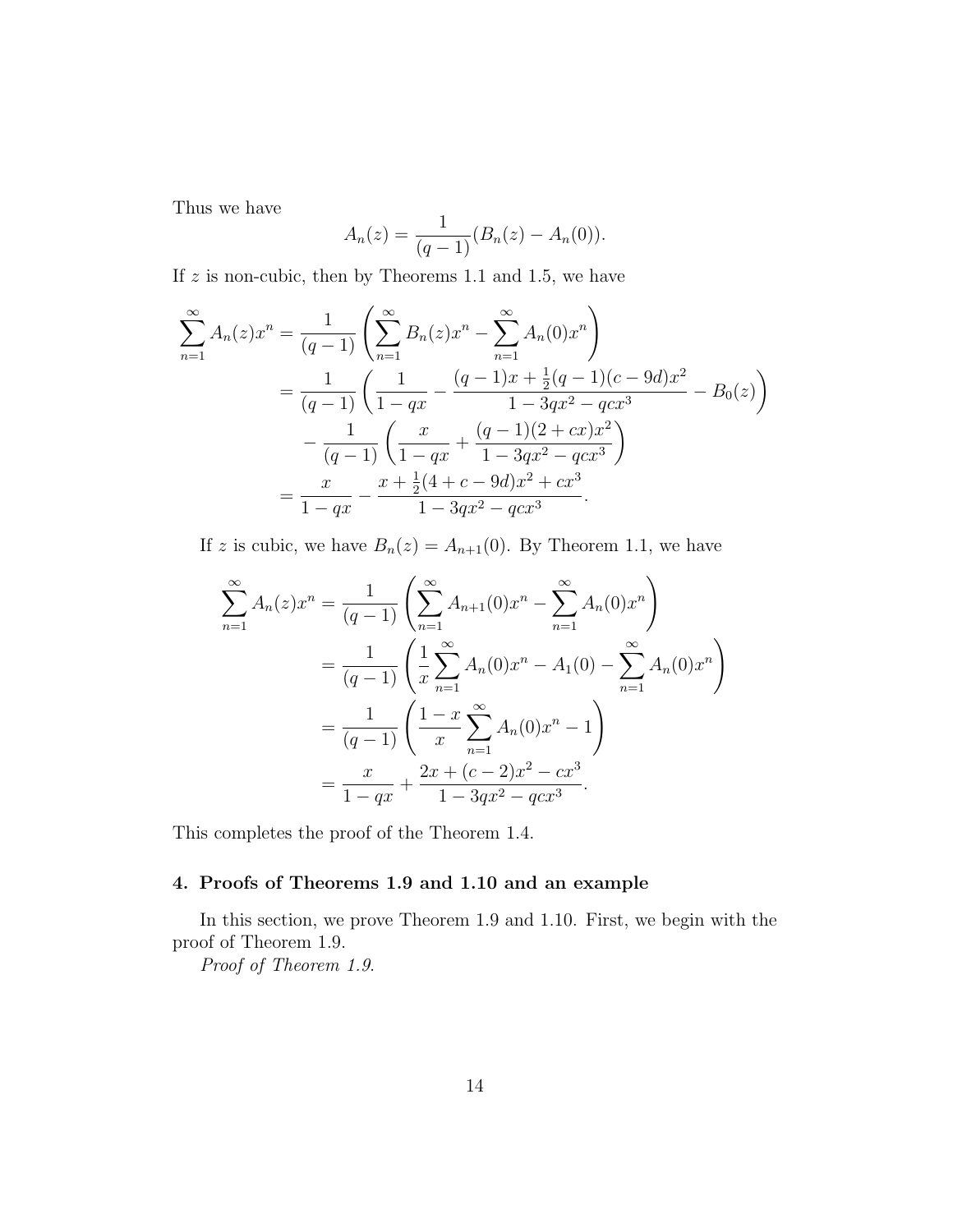By Lemma 2.1, we have

$$
M_k(a_1, a_2, a_3) = \frac{1}{q} \sum_{m \in \mathbb{F}_q} \sum_{(x_1, x_2, x_3) \in \mathbb{F}_q^3} \psi \left( m(a_1 x_1^3 + a_2 x_2^3 + a_3 x_3^3) \right)
$$
  
=  $q^2 + \frac{1}{q} \sum_{m \in \mathbb{F}_q^*} S(a_1 m) S(a_2 m) S(a_3 m).$ 

Then by Lemma 2.9, for any multiplicative character  $\chi$  of order 3, we have

$$
M_k(a_1, a_2, a_3) = q^2 + \frac{1}{q} \sum_{m \in \mathbb{F}_q^*} \left[ \prod_{j=1}^3 (\overline{\chi}(ma_j)G(\chi) + \chi(ma_j)G(\overline{\chi})) \right]
$$
  
\n
$$
= q^2 + \frac{1}{q} \sum_{m \in \mathbb{F}_q^*} \left[ \overline{\chi}(a_1a_2a_3)G^3(\chi) + \chi(a_1a_2a_3)G^3(\overline{\chi}) \right]
$$
  
\n
$$
+ G(\chi)(\chi(a_1^{-1}a_2^{-1}a_3) + \chi(a_1^{-1}a_2a_3^{-1}) + \chi(a_1a_2^{-1}a_3^{-1})) \sum_{m \in \mathbb{F}_q^*} \overline{\chi}(m)
$$
  
\n
$$
+ G(\overline{\chi})(\chi(a_1^{-1}a_2a_3) + \chi(a_1a_2^{-1}a_3) + \chi(a_1a_2a_3^{-1})) \sum_{m \in \mathbb{F}_q^*} \chi(m)
$$
  
\n
$$
= q^2 + \frac{q-1}{q} \left[ \overline{\chi}(a_1a_2a_3)G^3(\chi) + \chi(a_1a_2a_3)G^3(\overline{\chi}) \right].
$$

If  $a_1a_2a_3$  is cubic, thus we have  $\chi(a_1a_2a_3) = \overline{\chi}(a_1a_2a_3) = 1$ . then by Lemma 2.8, we have

$$
M_k(a_1, a_2, a_3) = q^2 + \frac{q-1}{q} (G^3(\chi) + G^3(\overline{\chi}))
$$
  
=  $q^2 + (q-1) \left[ \frac{c+3\sqrt{3}di}{2} + \frac{c-3\sqrt{3}di}{2} \right]$   
=  $q^2 + c(q-1)$ .

If  $a_1a_2a_3$  is non-cubic, then by Lemma 2.8, we can take multiplicative character $\chi$  of order 3 satisfying

$$
\chi(a_1a_2a_3) = \frac{-1 + \sqrt{3}i}{2}
$$
,  $G^3(\chi) = q \cdot \frac{c + 3\sqrt{3}di}{2}$ ,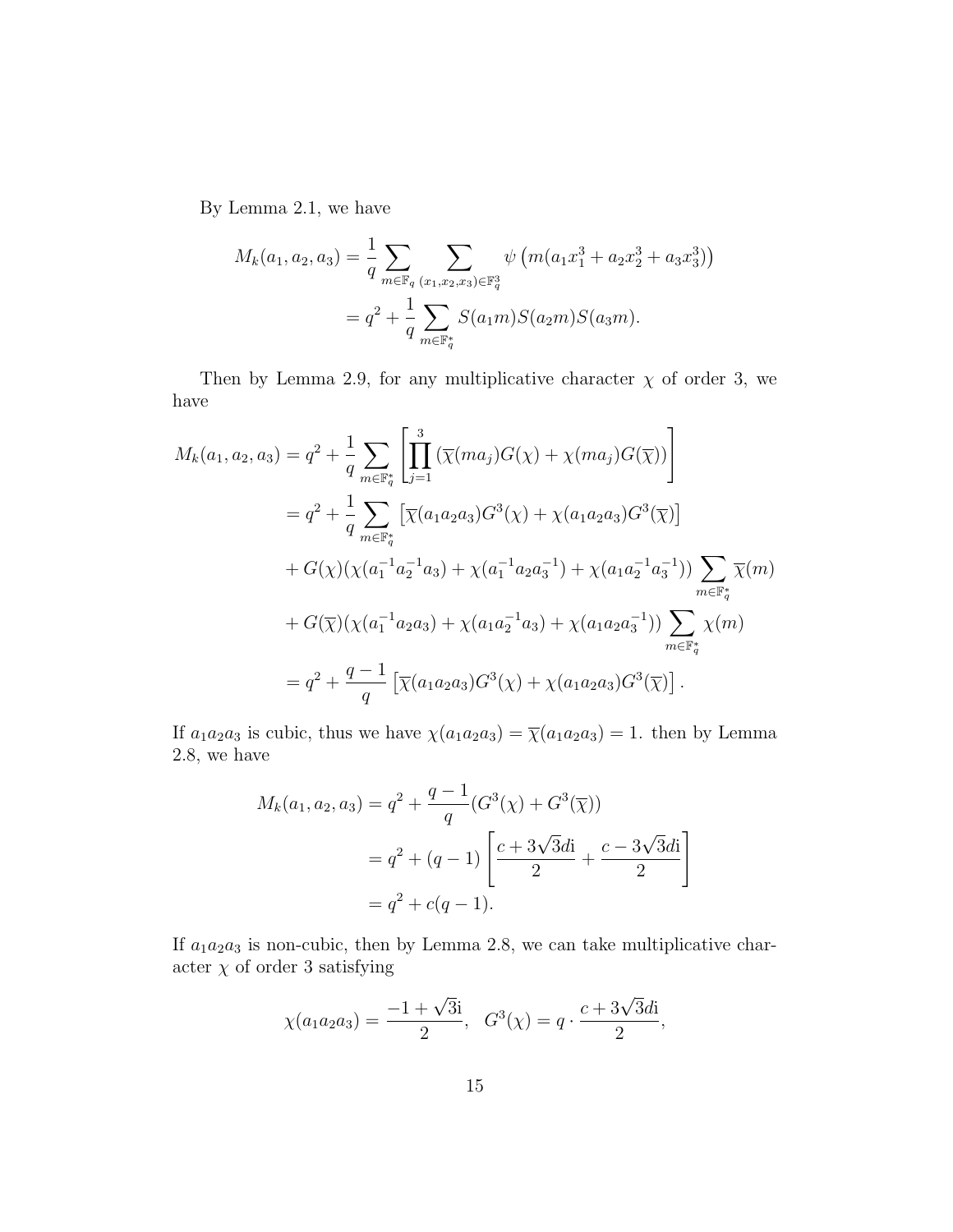where c and d are uniquely determined by  $(1.4)$ . Thus we have

$$
M_k(a_1, a_2, a_3) = q^2 + (q - 1) \left( \frac{-1 - \sqrt{3}i}{2} \cdot \frac{c + 3\sqrt{3}di}{2} + \frac{-1 + \sqrt{3}i}{2} \cdot \frac{c - 3\sqrt{3}di}{2} \right)
$$
  
=  $q^2 + \frac{1}{2}(q - 1)(9d - c).$ 

This completes the proof of the Theorem 1.9. Proof of Theorem 1.10. We have

$$
M_k(a_1, a_2, a_3) = \sum_{\substack{(x_1, x_2, x_3) \in \mathbb{F}_q^3 \ a_1 x_1^3 + a_2 x_2^3 + a_3 x_3^3 = 0}} 1
$$
  
\n
$$
= \sum_{\substack{(x_1, x_2) \in \mathbb{F}_q^2, x_3 \in \mathbb{F}_q^* \ a_1 x_1^3 + a_2 x_2^3 + a_3 x_3^3 = 0}} 1 + \sum_{\substack{(x_1, x_2) \in \mathbb{F}_q^2, x_3 \in \mathbb{F}_q^* \ a_1 x_1^3 + a_2 x_2^3 = 0}} 1 + \sum_{\substack{(x_1, x_2) \in \mathbb{F}_q^2, x_3 \in \mathbb{F}_q^* \ a_1 (-(x_1 x_3^{-1})^3 + a_2 (-x_2 x_3^{-1})^3 = a_3}} 1 + \sum_{\substack{x_1 \in \mathbb{F}_q^*, x_2 \in \mathbb{F}_q \ a_1 x_1^3 + a_2 x_2^3 = 0}} 1 + 1
$$
  
\n
$$
= (q - 1) \sum_{\substack{(x_1, x_2) \in \mathbb{F}_q^2 \ a_1 x_1^3 + a_2 x_2^3 = a_3}} 1 + (q - 1) \sum_{\substack{x \in \mathbb{F}_q \ a_1 x_1^3 + a_2 x_2^3 = a_3}} 1 + 1
$$
  
\n
$$
= (q - 1) N_k(a_1, a_2, a_3) + 1 + (q - 1) \sum_{\substack{x \in \mathbb{F}_q \ a_2 = -a_1 a_2^{-1}}} 1.
$$

If  $a_1 a_2^{-1}$  is cubic, the number of solutions of the equation  $x^3 = -a_1 a_2^{-1}$  is exactly 3. Thus we have

 $M_k(a_1, a_2, a_3) = (q-1)N_k(a_1, a_2, a_3)+1+3(q-1) = (q-1)N_k(a_1, a_2, a_3)+3q-2.$ 

If  $a_1 a_2^{-1}$  is non-cubic, the equation  $x^3 = -a_1 a_2^{-1}$  has no solution. Thus we have

 $M_k(a_1, a_2, a_3) = (p-1)N_k(a_1, a_2, a_3) + 1.$ 

Hence Theorem 1.10 immediately follows from Theorem 1.9.

**Example 4.1.** We take  $\mathbb{F}_{7^2} := \mathbb{F}_7[u]/(u^2 + 1)$ . One can check that  $u + 1$ is non-cubic in  $\mathbb{F}_7[u]/(u^2+1)$  and  $(u+1)^{\frac{7^2-1}{3}}=4$ . If the integers c and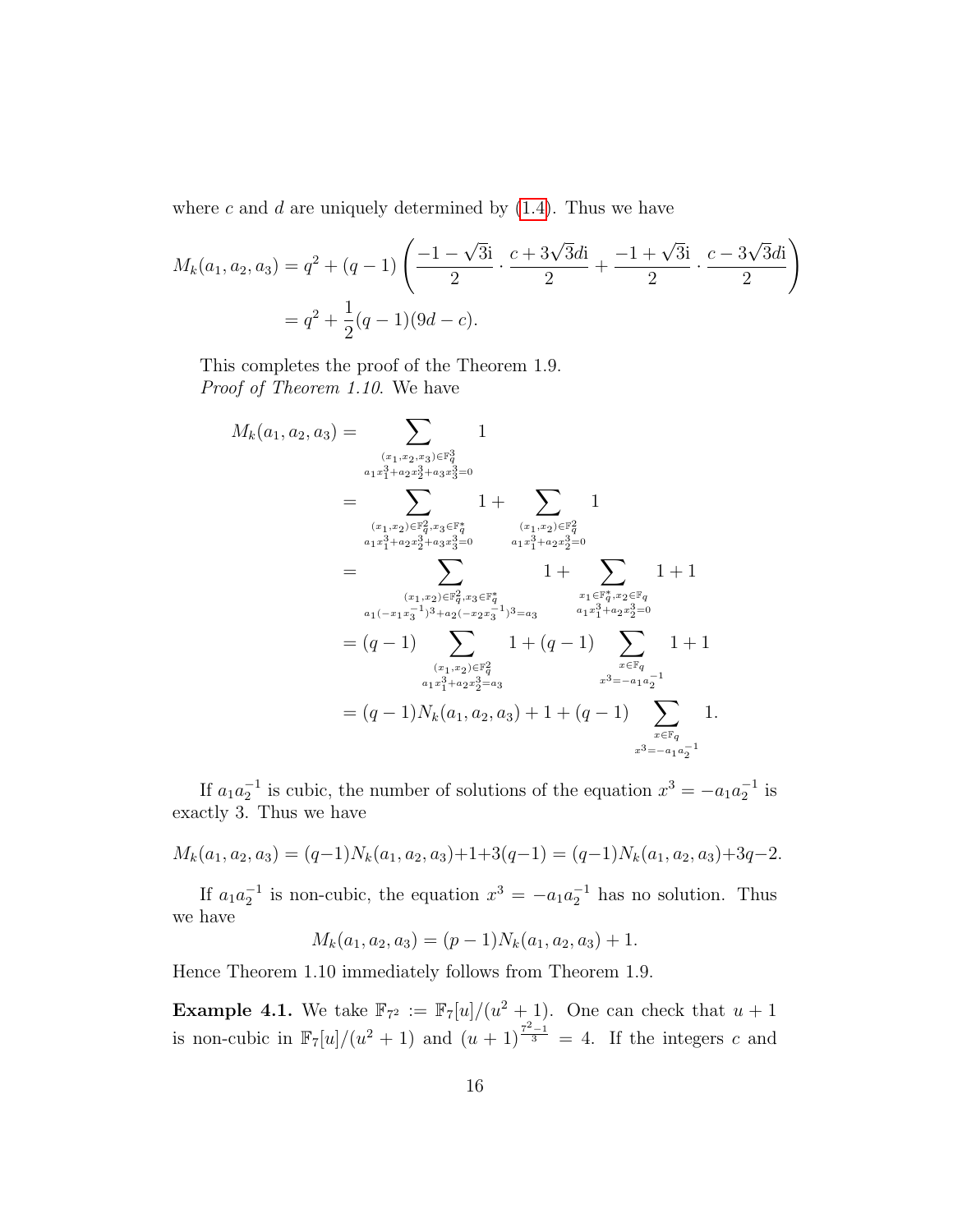d satisfying that  $4 \cdot 7^2 = c^2 + 27d^2, c \equiv 1 \pmod{3}, (c, p) = 1, 9d \equiv c(2(u + p))$  $1)^{\frac{q-1}{3}} + 1 \, (mod p), \text{ then } c = 13, d = -1.$  Thus we have

$$
N_2(1, 1, u+1) = 7^2 - 2 + \frac{1}{2}(-9 - 13) = 36
$$

and

$$
M_2(1, 1, u+1) = 49^2 + \frac{1}{2}(-9 - 13) = 1873.
$$

We list the solutions of equation  $x_1^3 + x_2^3 = u + 1$  over  $\mathbb{F}_7[u]/(u^2 + 1)$  as belove:

$$
(1,3u); (1,5u); (1,6u); (2,3u); (2,5u); (2,6u); (4,3u); (4,5u); (4,6u);(u+4,3u+6); (u+4,5u+3); (u+4,6u+5); (2u+1,3u+6); (2u+1,5u+3);(2u+1,6u+5); (4u+2,3u+6); (4u+2,5u+3); (4u+2,6u+5),
$$

and one can get the remaining 18 solutions by exchanging coordinates.

### Acknowledgments

The authors are partially supported by the National Natural Science Foundation of China (Grant No. 11871193, 12071132) and the Natural Science Foundation of Henan Province (No. 202300410031).

# References

## References

- <span id="page-16-3"></span>[1] B. C. Berndt, R. J. Evans and K. S. Williams, Gauss and Jacobi Sums, Canad. Math. Soc. Ser. Monogr. Adv. Texts, John Wiley & Sons, New York, 1998.
- <span id="page-16-0"></span>[2] S. Chowla, J. Cowles and M. Cowles, On the number of zeros of diagonal cubic forms, J. Number Theory 9 (1977), no. 4, 502-506.
- <span id="page-16-1"></span>[3] S. Chowla, J. Cowles and M. Cowles, The number of zeroes of  $x^3 + y^3 + cz^3$ in certain finite fields, J. Reine Angew. Math. 299(300) (1978), 406-410.
- <span id="page-16-2"></span>[4] C. F. Gauss, Disquisitiones Arithmeticae, Yale University, New Haven, 1966.